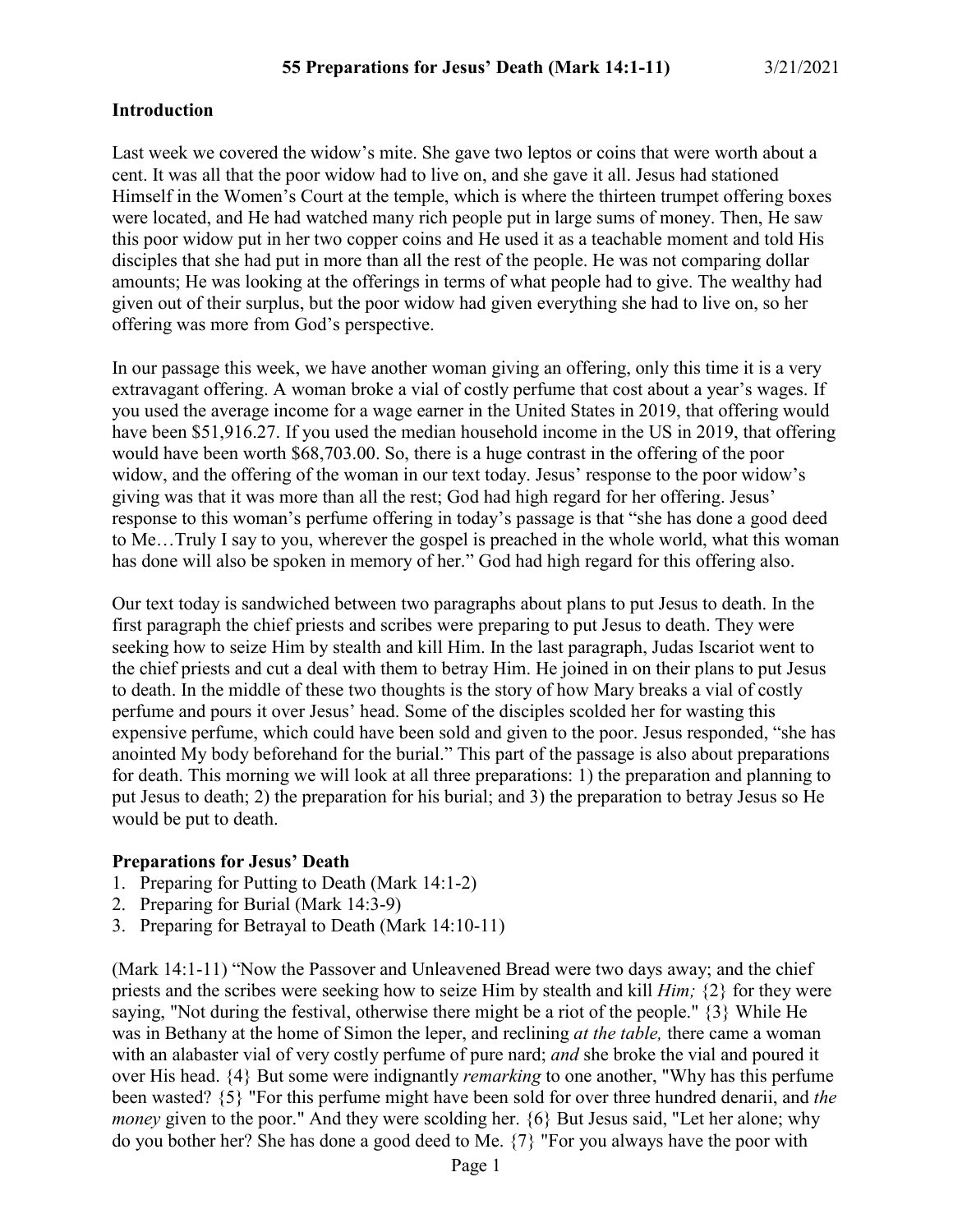you, and whenever you wish you can do good to them; but you do not always have Me. {8} "She has done what she could; she has anointed My body beforehand for the burial. {9} "Truly I say to you, wherever the gospel is preached in the whole world, what this woman has done will also be spoken of in memory of her." {10} Then Judas Iscariot, who was one of the twelve, went off to the chief priests in order to betray Him to them. {11} They were glad when they heard *this,* and promised to give him money. And he *began* seeking how to betray Him at an opportune time."

# 1. **Preparing for Putting to Death (Chief priests and scribes)** (Mark 14:1-2)

Our passage begins by giving us the time frame, which is very significant. It is two days away from the Passover and Unleavened Bread. The Passover Feast was one of three feasts and most Jews tried to go to Jerusalem for this feast. There may have been two to three million Jews there for the Feast.

(Mark 14:1) "Now the Passover and Unleavened Bread were two days away; and the chief priests and the scribes were seeking how to seize Him by stealth and kill *Him*."

In Exodus 12, we find that the Lord told Moses that in the first month of the year, which is Nisan, they were to take a lamb on the tenth of the month. Then, on the fourteenth day they were to slaughter the Lamb at twilight. This is the  $12<sup>th</sup>$  of Nisan, or two days before the Passover Lamb was to be slaughtered. (This year the Passover begins March 27, 2021, and ends April 4, 2021.)

 $(Ex 12:1-6)$  "Now the LORD said to Moses and Aaron in the land of Egypt,  $\{2\}$  "This month" shall be the beginning of months for you; it is to be the first month of the year to you.  $\{3\}$ "Speak to all the congregation of Israel, saying, 'On the tenth of this month they are each one to take a lamb for themselves, according to their fathers' households, a lamb for each household. {4} 'Now if the household is too small for a lamb, then he and his neighbor nearest to his house are to take one according to the number of persons *in them;* according to what each man should eat, you are to divide the lamb. {5} 'Your lamb shall be an unblemished male a year old; you may take it from the sheep or from the goats. {6} 'You shall keep it until the fourteenth day of the same month, then the whole assembly of the congregation of Israel is to kill it at twilight."

The chief priests and scribes were seeking how to seize Him by stealth and kill Him. In the Feast of Passover and Unleavened Bread, the Jews were supposed to get rid of any leaven in their houses. From the fourteenth of Nissan to the twenty-first of Nisan, they were to only eat unleavened bread. (Exodus 12:14-20) The leaven represents sin, and they were to cleanse themselves of sin during this Feast. What these religious leaders were doing is planning evil, not cleansing themselves of evil. They were seeking a way to seize Jesus by stealth and kill Him. The word stealth is dolos in the Greek, and it literally means bait. They were trying to be crafty and deceitful and trap Him so that they could put Him to death.

In their thinking, they were saying, "not during the festival, otherwise there might be a riot of the people." They wanted to kill Jesus and get Him out of their way, but they did not want to stir up the crowd and be guilty of causing a riot. That might put them at odds with Herod.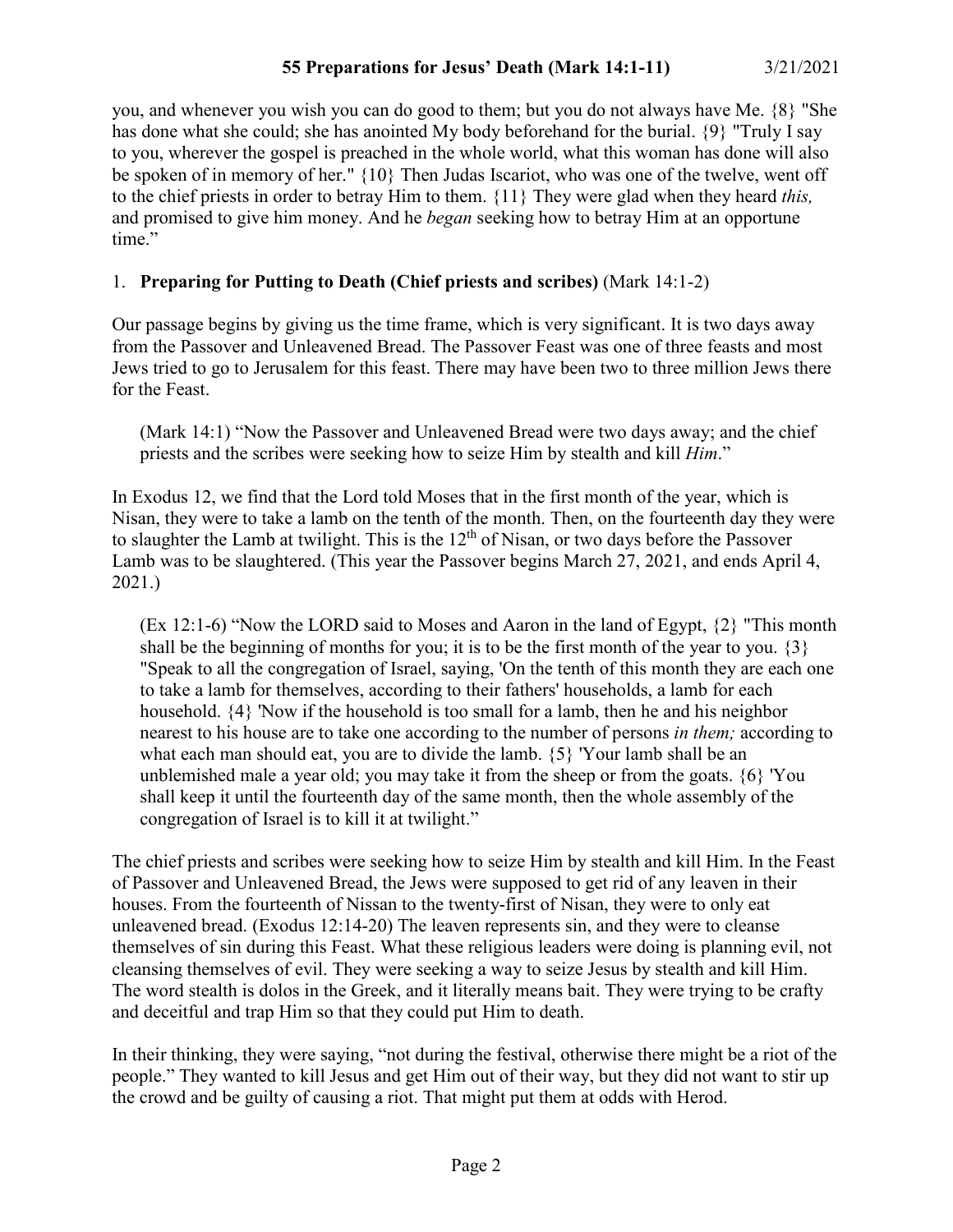(Mark 14: 2) "for they were saying, "Not during the festival, otherwise there might be a riot of the people."

What they did not realize is that by putting Jesus to death, they were taking away the sins of the world. Jesus was the Lamb of God who was going to take away the sins of the world. They did not realize that God had a predetermined plan and that Jesus was going to give His life as a ransom for many. He was the Passover Lamb that would be sacrificed on this Passover.

(John 1:29) "The next day he \*saw Jesus coming to him and \*said, "Behold, the Lamb of God who takes away the sin of the world!"

(Acts 2:23) "this *Man,* delivered over by the predetermined plan and foreknowledge of God, you nailed to a cross by the hands of godless men and put *Him* to death."

(1 Cor 5:7) "Clean out the old leaven so that you may be a new lump, just as you are *in fact* unleavened. For Christ our Passover also has been sacrificed."

# 2. **Preparing for Burial** (Mark 14:3-9)

The second preparation in our text is done by a woman. Jesus was in Bethany at the home of Simon the leper. Bethany is where Jesus has been staying, and it is the town of Mary, Martha, and Lazarus, whom He had raised from the dead. Jesus is reclining at the table at the home of Simon, the leper. Simon is obviously someone that no longer has leprosy. He is someone that Jesus has healed, and has become a disciple of Jesus. This dinner was being hosted by Simon, and most commentaries state that Mary is the woman who anointed His head with oil.

(Mark 14:3) "While He was in Bethany at the home of Simon the leper, and reclining *at the table,* there came a woman with an alabaster vial of very costly perfume of pure nard; *and* she broke the vial and poured it over His head."

The text does not mention that this woman is Mary. It says, "there came a woman with an alabaster vial," but it does not say Mary. In Matthew's account (Matt 26:6-13), Mary is not mentioned as the woman who does this. Why do people believe it was Mary? Let me give some answers to the confusion about the passage. I believe it will help us understand the passage and the significance of what this woman has done.

First, there are four passages that speak about Jesus being anointed during this Passover week. Many people try to reconcile the differences in the passages, and there are some differences. In our text, this happens two days before the Passover. And in our passage, the woman breaks open the vial of costly perfume and pours it on Jesus' head. In Matthew's account, it also states that the Passover is coming after two more days (Matt 26:2), and the woman pours the vial of perfume on Jesus' head. These two accounts line up very well.

(Matt 26:1-7) "When Jesus had finished all these words, He said to His disciples, {2} "You know that after two days the Passover is coming, and the Son of Man is *to be* handed over for crucifixion…{6} Now when Jesus was in Bethany, at the home of Simon the leper, {7} a woman came to Him with an alabaster vial of very costly perfume, and she poured it on His head as He reclined *at the table.*"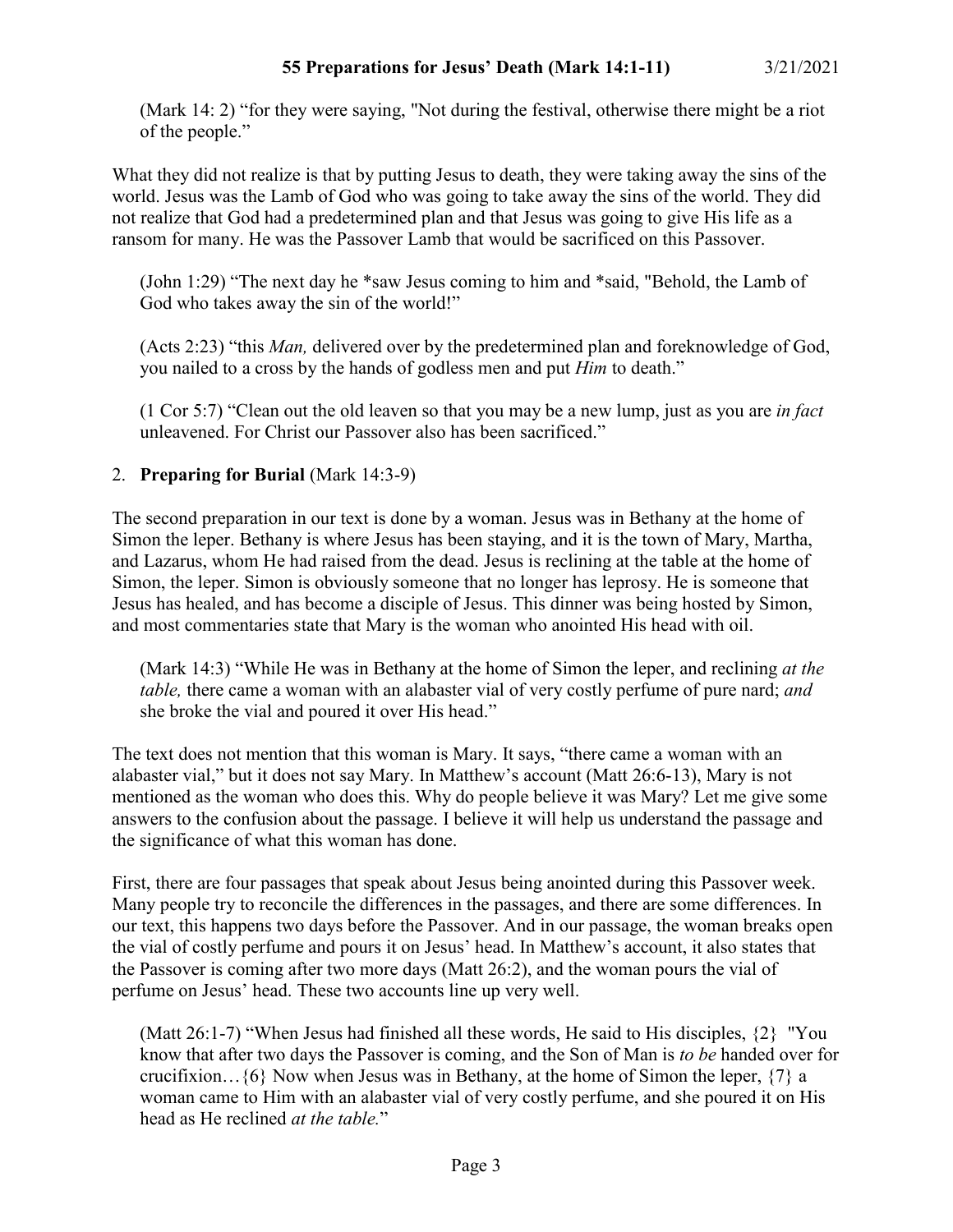When we look at the accounts in Luke and John we find some marked differences. In Luke's account, the dinner was at a Pharisee's house (Luke 7:36), and his name is also Simon (Luke 7:40). It could be that Simon the leper, was a Pharisee and Jesus had healed him. It could be a different Simon; we are not sure of that. But, the two Simons are identified differently. Second, we see that the woman is identified as a sinner. The third thing that we see in Luke is that this woman anointed Jesus' feet. She did not pour the vial of perfume on His head.

(Luke 7:36-39) "Now one of the Pharisees was requesting Him to dine with him, and He entered the Pharisee's house and reclined *at the table.* {37} And there was a woman in the city who was a sinner; and when she learned that He was reclining *at the table* in the Pharisee's house, she brought an alabaster vial of perfume, {38} and standing behind *Him* at His feet, weeping, she began to wet His feet with her tears, and kept wiping them with the hair of her head, and kissing His feet and anointing them with the perfume. {39} Now when the Pharisee who had invited Him saw this, he said to himself, "If this man were a prophet He would know who and what sort of person this woman is who is touching Him, that she is a sinner."

In John 11, we see some that it was Mary who anointed the Lord with ointment and wiped His feet with her hair, whose brother was sick. So, this passage clearly identifies this woman to be Mary. In John 12, we find the parallel passage, and it specifically says six days before the Passover, they made supper for Jesus and Mary took a pound of very costly perfume of pure nard and anointed the feet of Jesus and wiped His feet with her hair.

(John 11:1-2) "Now a certain man was sick, Lazarus of Bethany, the village of Mary and her sister Martha.  $\{2\}$  It was the Mary who anointed the Lord with ointment, and wiped His feet with her hair, whose brother Lazarus was sick. When we look at John's account,

(John 12:1-8) "Jesus, therefore, six days before the Passover, came to Bethany where Lazarus was, whom Jesus had raised from the dead. {2} So they made Him a supper there, and Martha was serving; but Lazarus was one of those reclining *at the table* with Him. {3} Mary then took a pound of very costly perfume of pure nard, and anointed the feet of Jesus and wiped His feet with her hair; and the house was filled with the fragrance of the perfume. {4} But Judas Iscariot, one of His disciples, who was intending to betray Him, \*said, {5} "Why was this perfume not sold for three hundred denarii and given to poor *people?*" {6} Now he said this, not because he was concerned about the poor, but because he was a thief, and as he had the money box, he used to pilfer what was put into it. {7} Therefore Jesus said, "Let her alone, so that she may keep it for the day of My burial. {8} "For you always have the poor with you, but you do not always have Me."

So, there are notable differences in the accounts that need to be reconciled. To get started, let's turn back to the instructions given in Exodus 12 about the celebrating the Passover feast. In the first month of the year on the tenth, they were to take a lamb for themselves. Then, four days later on the fourteenth day of the month, they were to kill it at twilight. The account in John 12 and Luke 7 occur six days before the Passover. The Jews would choose a Passover Lamb six days in advance. They would bring it home and inspect it for five days. They started this inspection by anointing the feet, ankles, and legs to make sure they were free from any blemish. They would anoint and rub in the oil. Then, two days before the Passover, which would be on the  $12<sup>th</sup>$  day of the first month, after having inspected the Lamb to make sure it was free of any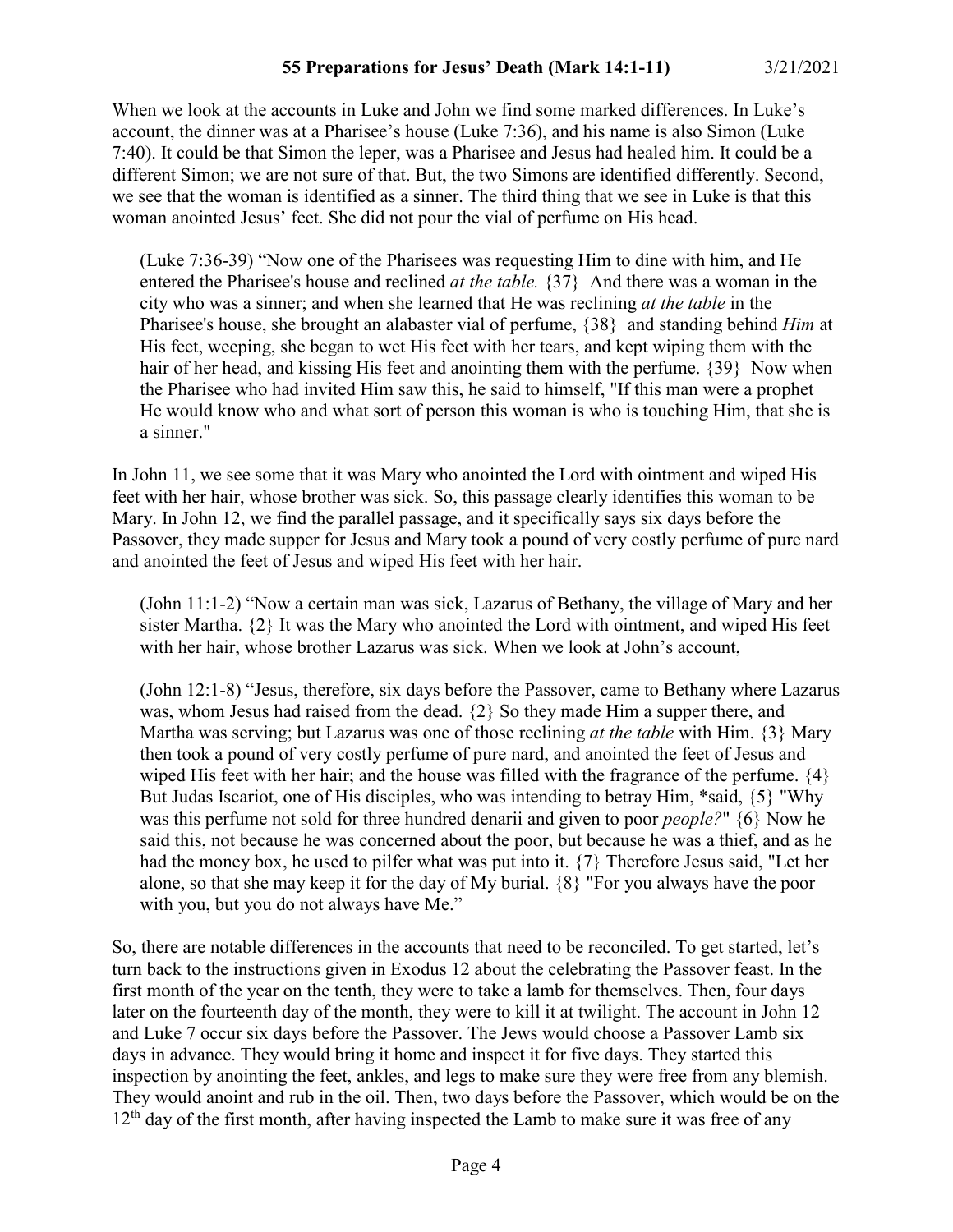disease, they would anoint the head of the Lamb and announce that it was clean. Then, on the twilight of the 14<sup>th</sup>, the Lamb would be slaughtered.

(Ex 12:1-6) "Now the LORD said to Moses and Aaron in the land of Egypt, {2} "This month shall be the beginning of months for you; it is to be the first month of the year to you.  $\{3\}$ "Speak to all the congregation of Israel, saying, 'On the tenth of this month they are each one to take a lamb for themselves, according to their fathers' households, a lamb for each household...{6} 'You shall keep it until the fourteenth day of the same month, then the whole assembly of the congregation of Israel is to kill it at twilight."

Now, let's apply this to our text. Six days before the Passover, Jesus is at the Pharisee's house in Bethany and Jesus' feet are anointed by Mary, the sister of Martha and Lazarus. The anointing of His feet signifies that He has been chosen to be the Passover Lamb. This was the first anointing to prepare Him for the sacrifice. The accounts in John and Luke describe this first anointing.

The account in Mark 14 and Matthew 26 are a different occasion. These two accounts happen four days later and two days before the Passover, and they are about the second anointing, where the head of the Lamb is anointed, signifying that it is free from disease and any blemish. After Jesus was arrested and brought before Pilate, he said to the chief priests and officers, "Take Him yourselves and crucify Him, for I find no guilt in Him." Jesus was anointed a second time, and a declaration was made that He was free from any guilt or sin. Our account today is about the second anointing, where His head was anointed and He was declared an acceptable Lamb to be sacrificed, that would take place two days later.

(John 19:6) "So when the chief priests and the officers saw Him, they cried out saying, "Crucify, crucify!" Pilate \*said to them, "Take Him yourselves and crucify Him, for I find no guilt in Him."

We don't know who the woman was that anointed Jesus' head; it may have been Mary again, or it could have been some other woman. In both cases, the perfume that was used was costly, and made of pure nard. This is an aromatic amber-colored essential oil from flowering plants that can be found in many places in Asia. It was used as a perfume, but usually a drop at a time. It was common to wash the feet of guests and put a drop of the oil in the water that was used so that the feet would smell fresh. It was very unusual to take a whole vial of this and use it. Mark records that this perfume might have been sold for over three hundred denarii, which was a year's wages. I mentioned earlier that in today's wages, this may have cost between \$50,000 and \$70,000. This was pretty expensive. Because of the cost of this perfume, some were indignant and said that this was a waste of the perfume, and that it should have been sold and the money given to the poor. Remember that this is the second time this week that this expensive perfume was used. In the first anointing, Mary used a pound of this expensive perfume. John wrote that Judas Iscariot, who was intending to betray Jesus, was the primary person making this statement. John also tells us Judas' motivation. Judas was a thief and he was the one that kept the money box for the group, and he used to pilfer the money that was put into it. Judas did not care about the poor; he was thinking that there would be a whole lot more money for him to steal and put in his own bank account. It is important to have a trustworthy bookkeeper and accountant. We are blessed to have one at the Connection Church.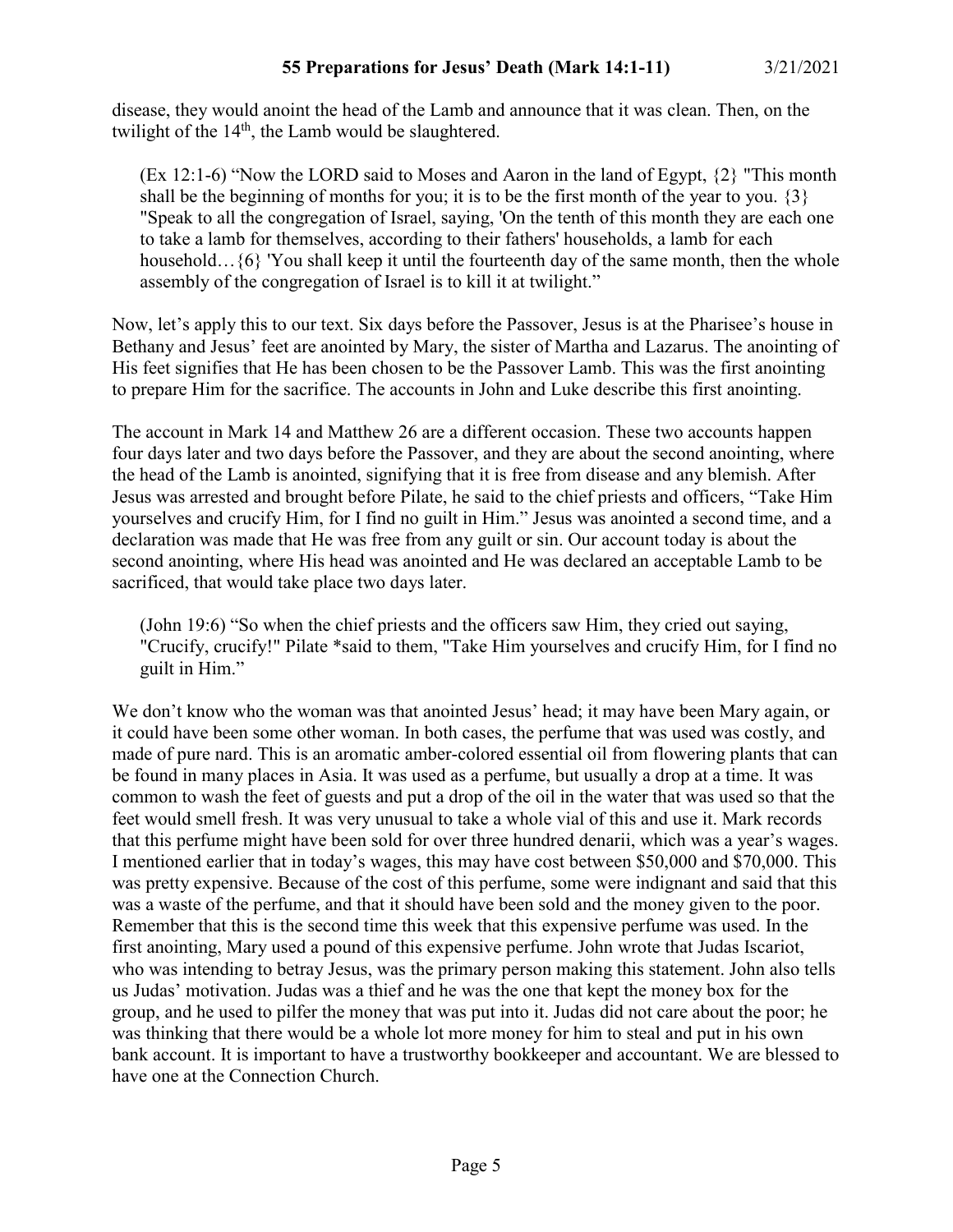(Mark 14:4-5) "But some were indignantly *remarking* to one another, "Why has this perfume been wasted? {5} "For this perfume might have been sold for over three hundred denarii, and *the money* given to the poor." And they were scolding her."

(John 12:4-6) "But Judas Iscariot, one of His disciples, who was intending to betray Him, \*said, {5} "Why was this perfume not sold for three hundred denarii and given to poor *people?*" {6} Now he said this, not because he was concerned about the poor, but because he was a thief, and as he had the money box, he used to pilfer what was put into it."

Jesus stepped into the conversation and told them to "Let her alone; why do you bother her? She has done a good deed to Me." This past week my manager in Houston was involved in a discussion that started to get heated and out of order. He stepped in and took charge. That is what good leaders do; they don't let things get out of hand.

(Mark 14:6) "But Jesus said, "Let her alone; why do you bother her? She has done a good deed to Me."

Then, Jesus made an important statement. He said that you always have the poor and you can do whatever you wish for them, but they were not always going to have Him. He said that this woman has done what she could, and has anointed His body beforehand for the burial. He went on to say that her actions would be remembered everywhere in the world where the gospel is preached. Jesus knew that this account would be included in the scriptures.

(Mark 14:7-9) "For you always have the poor with you, and whenever you wish you can do good to them; but you do not always have Me. {8} "She has done what she could; she has anointed My body beforehand for the burial. {9} "Truly I say to you, wherever the gospel is preached in the whole world, what this woman has done will also be spoken of in memory of her."

# 3. **Preparing for Betrayal to Death** (Mark 14:10-11)

Our passage today ends with Judas Iscariot going off to the chief priests in order to betray Jesus. The first anointing in John probably had Judas upset enough, and he spoke up about it. This is now the second time that all this expensive perfume has been wasted, and this was the last straw. I can just see him so upset that he decided right there to betray Jesus. When the chief priests heard that Judas was going to betray Jesus, they promised to give him money, which is what he wanted in the first place. And from that point on, Judas was seeking an opportune time to betray Jesus.

(Mark 14:10-11) "Then Judas Iscariot, who was one of the twelve, went off to the chief priests in order to betray Him to them. {11} They were glad when they heard *this,* and promised to give him money. And he *began* seeking how to betray Him at an opportune time."

Judas' betrayal was prophesied in Psalm 41:9, where David said, "He who eats My bread has lifted up his heel against Me." It was also prophesied in Zechariah 11:12-13, where the exact amount of thirty pieces of silver was stated.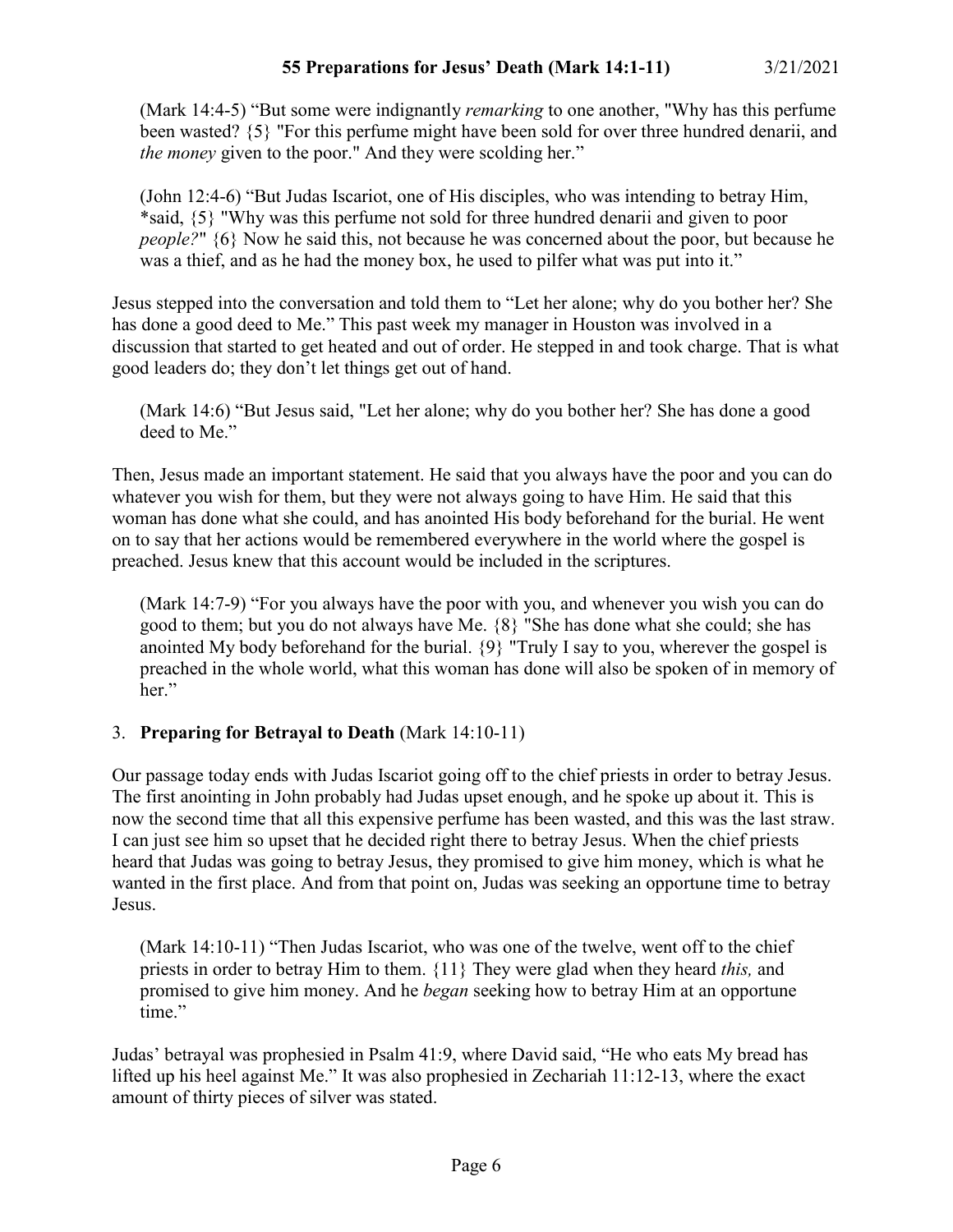(Ps 41:9) "Even my close friend in whom I trusted, Who ate my bread, Has lifted up his heel against me."

(Zech 11:12-13) "I said to them, "If it is good in your sight, give *me* my wages; but if not, never mind!" So they weighed out thirty *shekels* of silver as my wages. {13} Then the LORD said to me, "Throw it to the potter, *that* magnificent price at which I was valued by them." So I took the thirty *shekels* of silver and threw them to the potter in the house of the LORD."

### **Conclusion and Applications**

The chief priests and scribes were preparing to put Jesus to death. The two women were preparing the Passover Lamb for death. Judas Iscariot joined with the religious leaders in putting Jesus to death. At the same time, Jesus had been telling His disciples for months that He was going to Jerusalem where He would be arrested, turned over to the Romans, and put to death. This was God's pre-determined plan being fulfilled. The Passover Lamb was being sacrificed and the sins of the world were being taken away.

As we close this morning, I want to talk about this extravagant offering, the fragrant perfume that Jesus was anointed with. In the first anointing of this perfume, where Jesus' feet were anointed six days prior to the Passover, John recorded that the house was filled with the fragrance of that perfume. Jesus had this perfume rubbed into His feet and ankles. I think this fragrance stayed with Jesus all week. When He had the whole vial poured on His head in our text today, He had a strong aroma coming from His body. Everyone around Him could smell it. His disciples could smell it all week. The soldiers that arrested Him could smell it. The chief priests and scribes could smell it when He was brought before them. Pilate could smell this aroma.

(John 12:3) "Mary then took a pound of very costly perfume of pure nard, and anointed the feet of Jesus and wiped His feet with her hair; and the house was filled with the fragrance of the perfume."

In 2 Corinthians 2:14-16, Paul wrote, "*But thanks be to God, who always leads us in triumph in Christ, and manifests through us the sweet aroma of the knowledge of Him in every place. For we are a fragrance of Christ to God among those who are being saved and among those who are perishing; to the one an aroma from death to death, to the other an aroma from life to life. And who is adequate for these things?"* There is a sweet aroma of Christ, a fragrance of Christ. To the people that Jesus was around that week it was either an aroma from life to life, or is was an aroma from death to death. The aroma was there; it was just whether someone accepted Jesus as the Passover Lamb or not. Jesus was anointed for death and burial. The reason that He laid His life down was to take away the sins of the world. Let me ask you today, have you accepted Jesus as the Messiah and Savior? Have you accepted the sacrifice that He made for us? The aroma and fragrance of the nard perfume that was put on Jesus is an aroma that reminds us why Jesus came. If you would like to receive Christ this morning, pray with me. "Jesus, thank You for coming as the Lamb of God and taking away the sins of the world. I believe that You are the Christ, the Messiah, the Son of God, and I ask You to take away my sins. I confess You as the Lord of my life this morning. Help me to manifest the sweet aroma and fragrance of Christ to those around me. I ask this in Jesus' name. Amen."

(2 Cor 2:14-16) "But thanks be to God, who always leads us in triumph in Christ, and manifests through us the sweet aroma of the knowledge of Him in every place. {15} For we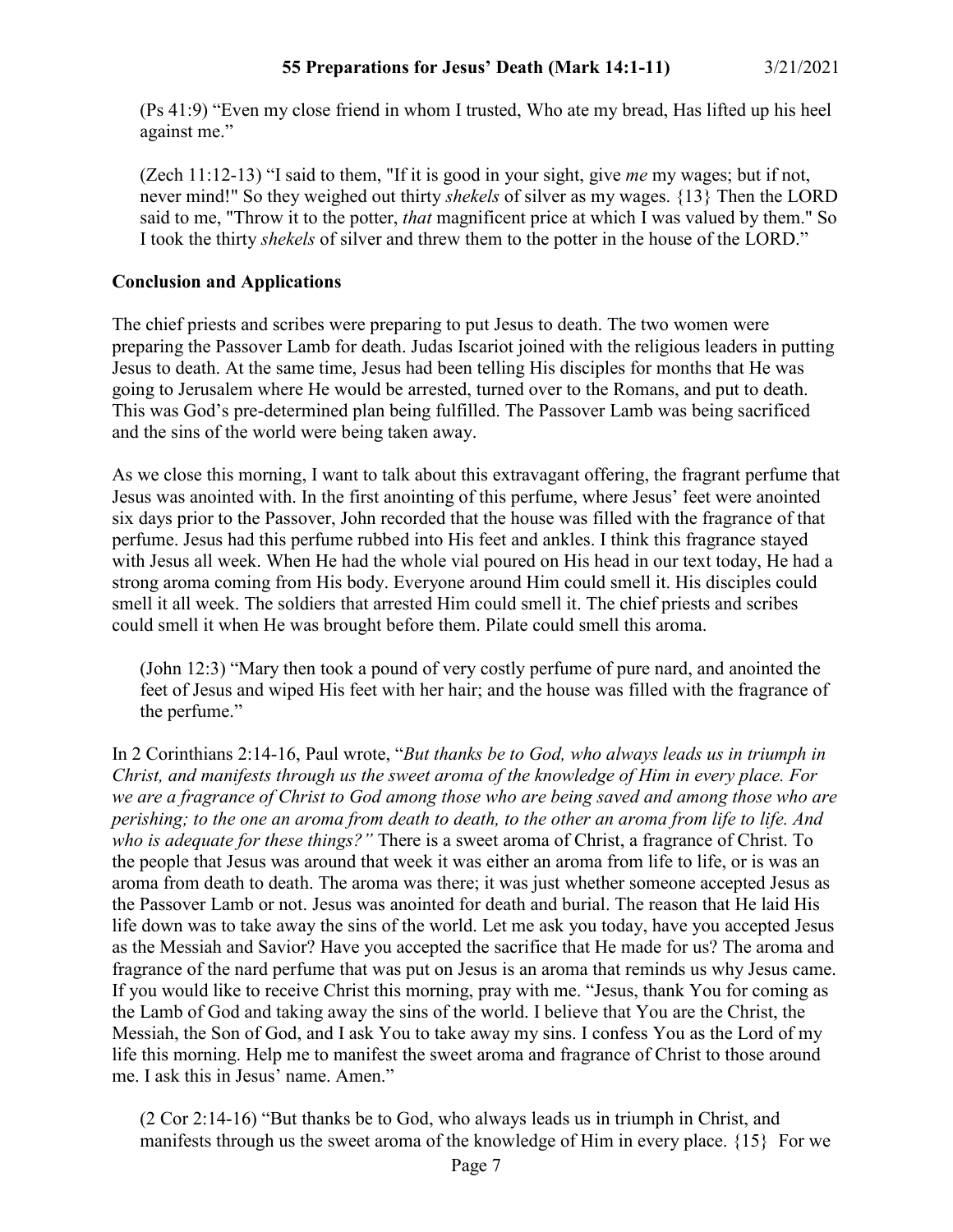are a fragrance of Christ to God among those who are being saved and among those who are perishing; {16} to the one an aroma from death to death, to the other an aroma from life to life. And who is adequate for these things?"

Let me ask some questions.

In Ephesians 5:1-2, we are exhorted to be imitators of God, and to walk in love, just as Christ also loved us and gave Himself up for us, an offering and a sacrifice to God as a fragrant aroma.

- Is your life like Christ, a fragrant aroma?
- Are you walking in love, just as He walked in love?
- Does your life reflect that you have died to sin?
- Does the aroma of your life reflect that you have been buried and raised from the dead to a new life in Christ?
- Does the aroma on your life point people to Christ?
- What kind of aroma is on your life?

(Eph 5:1-2) "Therefore be imitators of God, as beloved children; {2} and walk in love, just as Christ also loved you and gave Himself up for us, an offering and a sacrifice to God as a fragrant aroma."